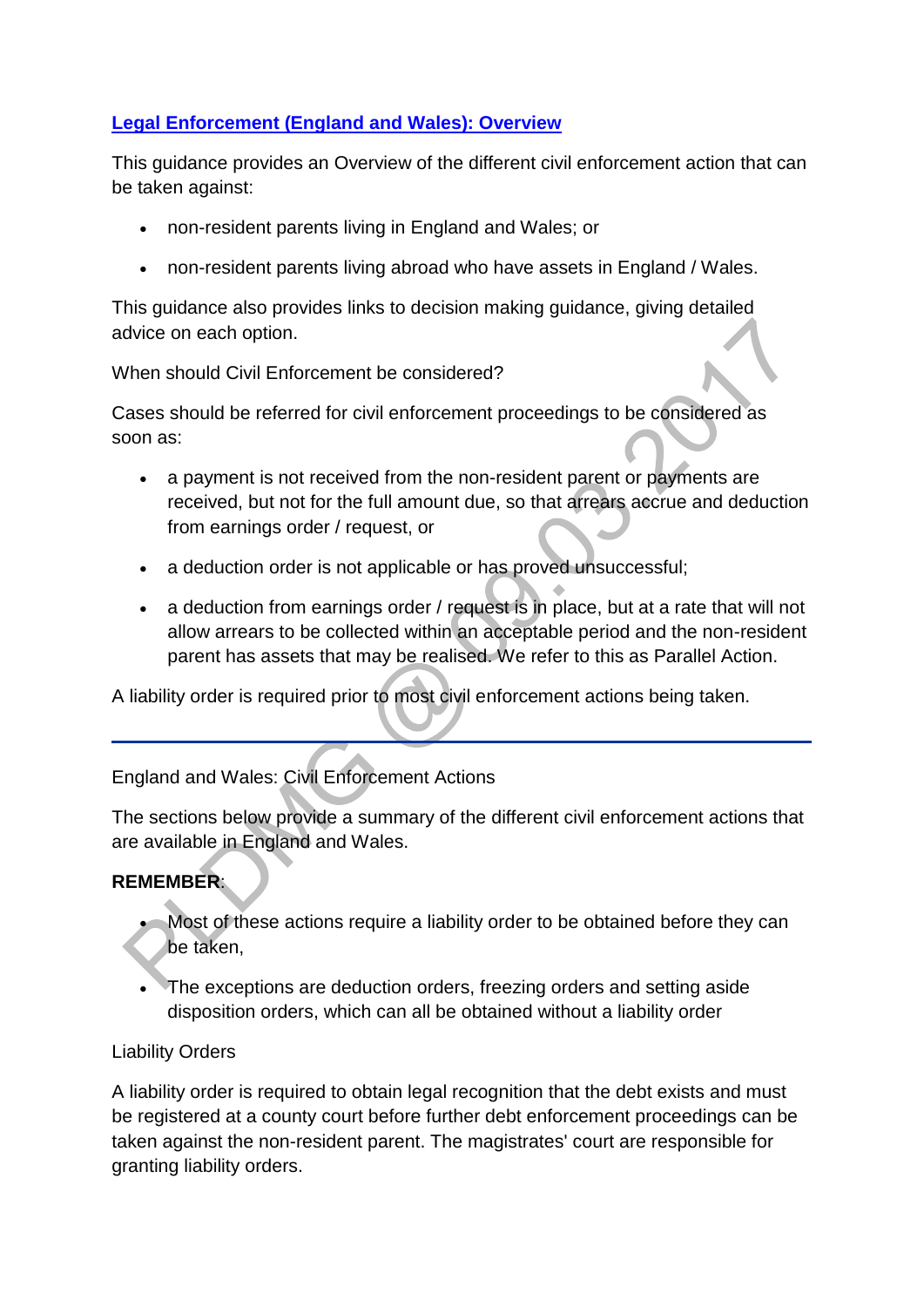#### Bailiff Action

Generally, most cases where a liability order has been obtained will be referred for bailiff action and the bailiff will attempt to collect money on behalf of the CMG. Where the bailiffs are unable to obtain a suitable payment agreement, they will levy distress. Levying of distress is the legal term given to the seizure of a debtor's goods which may then be taken to auction. The proceeds of the sale would go towards settling the outstanding debt and the bailiff's costs.

Occasionally a case may be considered as not appropriate for bailiff action, i.e. nonresident parent has no income and no assets. Refer to the guidance on [bailiff action](http://np-cmg-sharepoint.link2.gpn.gov.uk/sites/policy-law-and-decision-making-guidance/Pages/Legal%20Enforcement%20-%20England%20and%20Wales/Bailiffs.aspx) for further advice.

Register Liability order on the Register of Judgments, Orders and Fines

The effect of this action is similar to registering a County Court Judgment, but instead the debt is entered on the Register of Judgments, orders and Fines (RJOF), which is managed by Registry Trust Ltd. It has the effect of damaging the nonresident parent's credit rating, which means they will find it more difficult to get a loan or mortgage.

### Order for Recovery

Where considering a third party debt order and / or charging order action, the liability order has to be registered in a county court. Once the liability order is registered and a period of time allowed for potential payment the county court will issue an 'order for recovery' to the CMG.

### Third Party Debt Order

An application for a third party debt order (TPDO) can be made if money owned by the non-resident parent is held by a third party. While money held in a bank or building society is a common example, action can be taken if the money is held by other third parties. For example: if a solicitor was holding money owed to the nonresident parent, then a TPDO could be used to recover this.

The effect of the TPDO is to freeze the funds in question at the interim order stage. If funds are successfully frozen the court can release these to the CMG at the final order hearing stage.

#### Charging Order

A charging order can be applied for if we have information that the non-resident parent is the sole or joint owner of a property (e.g. a house or land). A charge can also be applied for against stocks and shares, but the vast majority of these applications will concern property.

The charging order application has two stages, interim and final.